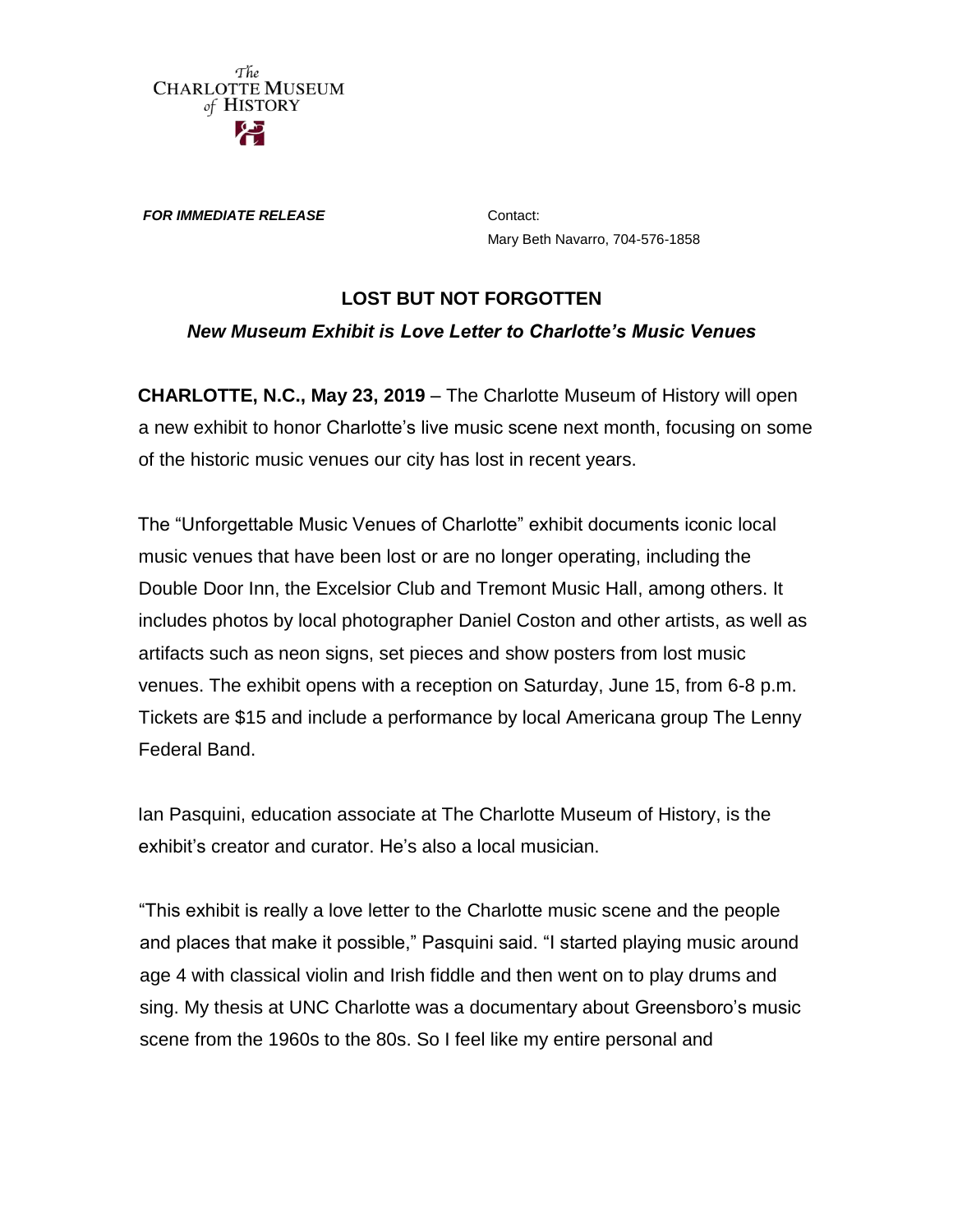

professional life has prepared me to curate this exhibit and share it with Charlotte."

Pasquini is a drummer and singer who's performed with various punk, rock, blues and country bands since the mid-2000s, including Female Gibson, Biggins, Pinky Doodle Poodle and The Meldavians. When Pasquini isn't performing or creating historical exhibits, you can find him running sound at the Skylark Social Club, a rock, punk and metal venue and bar on Central Ave.

"Historic preservation and documentation help us protect, and in some cases remember, our important cultural spaces, but these are often late and desperate measures. Time is the single most important contribution any of us can make to local music. Go to a show, buy a t-shirt, meet the staff and the artists and make friends," said Pasquini. "You might even be inspired to make your own art."

"Unforgettable Music Venues of Charlotte" is made possible by Lead Contributing Sponsors Truliant Federal Credit Union and Letty's On Shamrock, with additional support from Carolina Heritage Guide, Colonial Florist, Marti & Stormy Mongiello, Pike's Pharmacy and D. Brian Williams, DDS.

To register for the opening reception of "Unforgettable Music Venues of Charlotte," visit [charlottemuseum.org/events.](http://charlottemuseum.org/tc-events/) For regular museum hours and admission information, go to [charlottemuseum.org/visit.](http://charlottemuseum.org/visit/)

## **About The Charlotte Museum of History**

The Charlotte Museum of History engages a broad audience in the history of the Charlotte region through the stories of its people, places and events to promote dialogue and historical perspective. The museum is the steward of the Hezekiah Alexander House (ca. 1774) and home site, a site listed on the National Register of